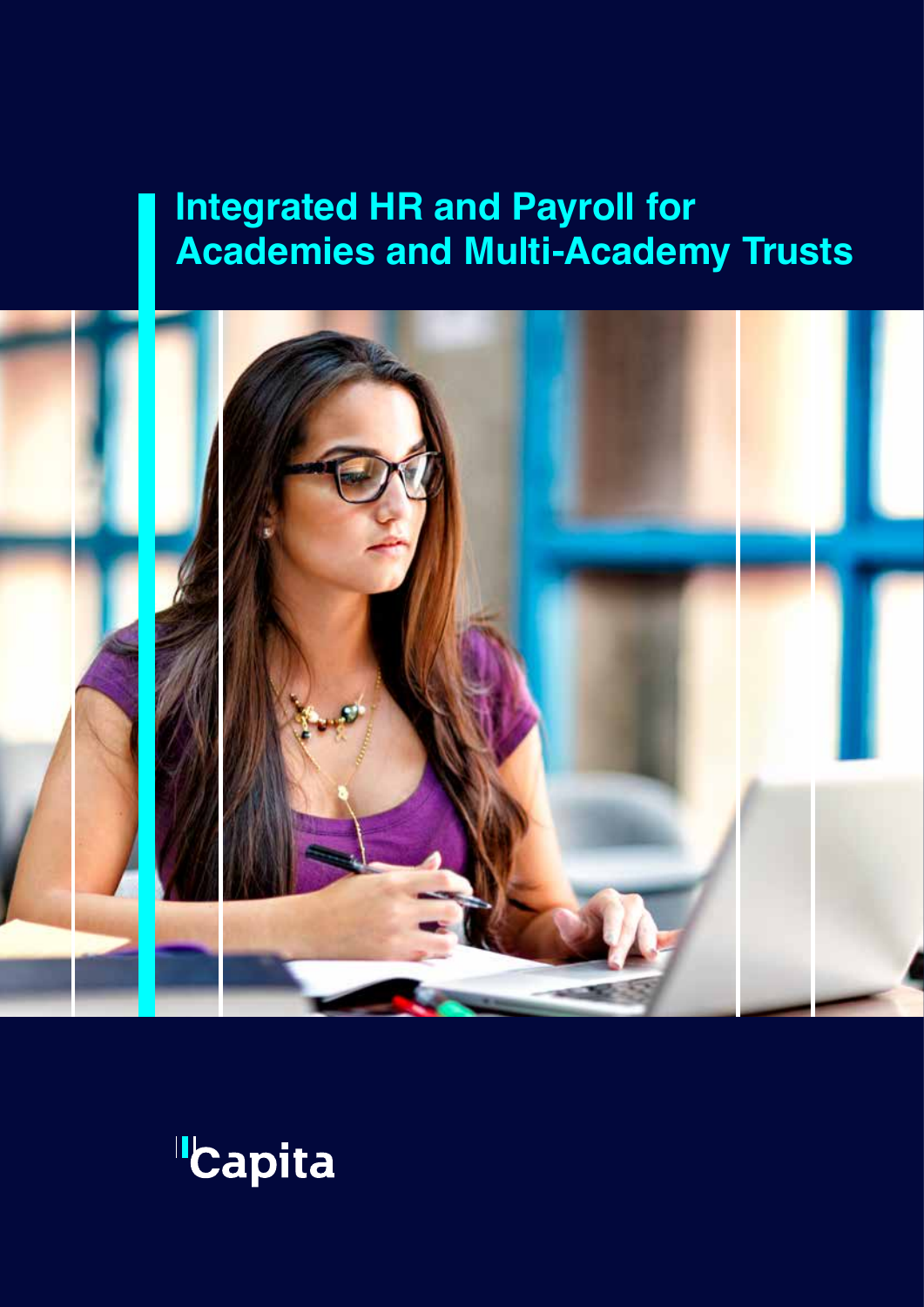

Our dedicated HR, payroll and pension administration team works exclusively with academies and MATs. We've worked in the education sector for more than 30 years, so you can be sure that we understand the challenges you face and can offer up-to-date advice and support, no matter what stage of the academy journey you're at. We have many years' knowledge and experience across our wider team, with several members holding recognised Chartered Institute of Personnel Development or Chartered Institute of Payroll Professionals qualifications, giving you the confidence that we're experts in our field.

Our services are flexible, so you can access the expert support that you need without paying for services that you don't. We offer an end-to-end HR, payroll and pension administration service or we can tailor it around your in-house HR team.

#### **Our core services include:**



A flexible suite of payroll, HR administration, pensions administration and HR advisory solutions.

24 / 7 access to our secure, easy-to-use customer portal, Ask HR.

A friendly help desk with named contacts.

Strategic HR advisory support for new and growing academies and trusts.

Bespoke training opportunities to meet the needs of MATs.

Integrated HR and Payroll for Academies and Multi-Academy Trusts 2

Flexible purchasing options to meet your specific requirements so you get the support and expertise that you need.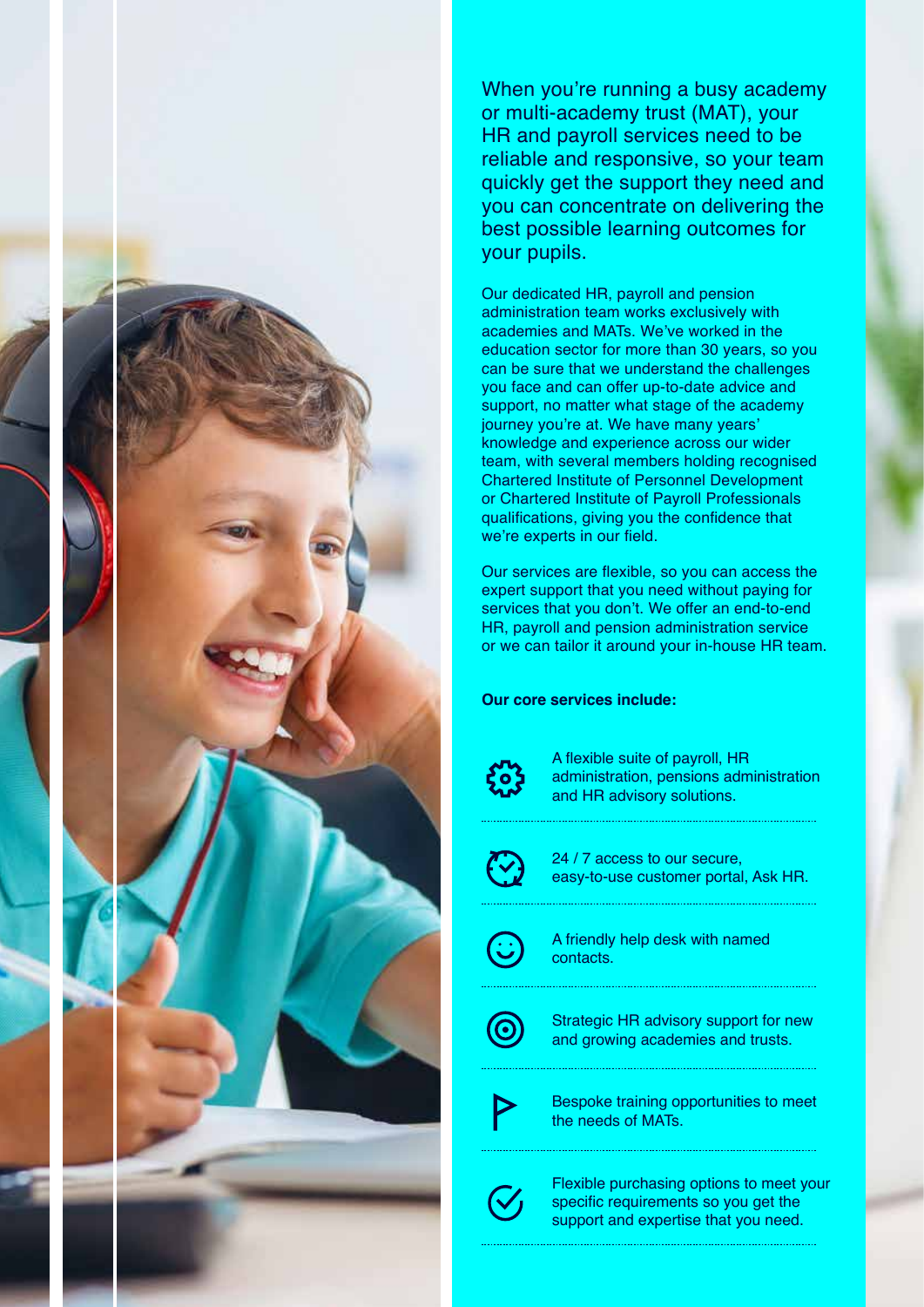

## **Payroll, HR administration and pension support**

We understand that there's no such thing as a one-size-fits-all approach to payroll, pensions and HR administration. Each academy and MAT is different, so our services are flexible and easily tailored to your needs.

You choose which services you need. We can provide an integrated HR and payroll service that incorporates HR administration, payroll and pension administration. If you prefer, you could opt for a payroll and pensions only service that works alongside your own HR administration service.

A large academy or MAT might have hundreds of employees, and keeping track of changes in their salary entitlements, benefits, pensions and terms of employment is a huge task. Our payroll service manages all these processes, ensuring that your organisation is compliant and that your staff members are paid accurately and on time.

We work with you to understand your terms and conditions of employment to make sure that all relevant schemes and elements are applied to your payroll.

We can also support your people throughout their employment journey, from the moment they join to changes in their employment contracts, pension contributions and more.

Self-service options are available to employees, giving access to important documents such as digital payslips, P60s and P45s. They can also change their personal records, including bank details, and view their HR and payroll data.

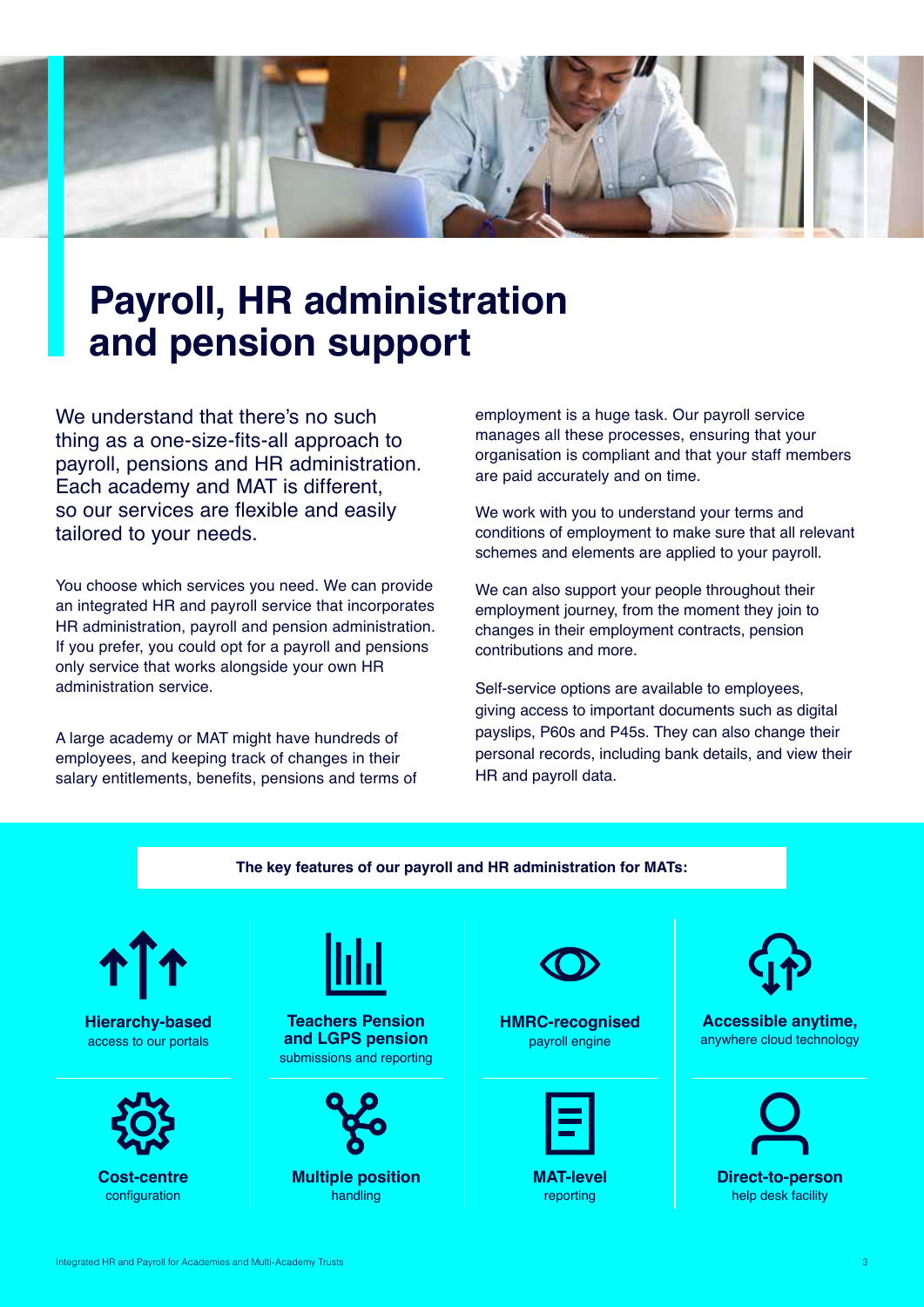

### **Payroll reporting**

With our expert support, you can expect detailed payroll reporting that gives you the information you need to make smarter decisions about budgets and recruitment.

At the end of each pay period, we supply a report to each organisation in your MAT. It includes high-level data around payroll totals to help you to understand what your trust is spending and plan for the future.

#### **Our reporting also offers:**

- Payroll confirmation breakdown, showing payments and deductions for the period, together with net pay totals at employee level.
- A supplementary report on temporary payments in the payroll period, for example covering supply teachers or short-term contracts.
- A 'point in time' report showing permanent payments and deductions against individual employee records and flagging any new starters or leavers.

### **Statutory reporting**

You can be confident that our payroll service is fully compliant with statutory requirements for RTI submissions and all year-end processes, including pension year-end reporting. This means that we can issue P60s and P11Ds to employees across your MAT.

We'll also manage changes to other important payroll deductions and payments, from PAYE and National Insurance to maternity pay, overpayments and salary sacrifice.

## We can issue P60s and P11Ds to employees across your MAT

## **Our dedicated MAT reporting service**

We understand that academies and MATs may need specific reports to help with their day-to-day running and to meet legislative and statutory requirements. That's why we developed our MAT reporting service.

Our exclusive reporting suite gives you 24/7 web-based access to critical information in real time, together with smart reporting tools.

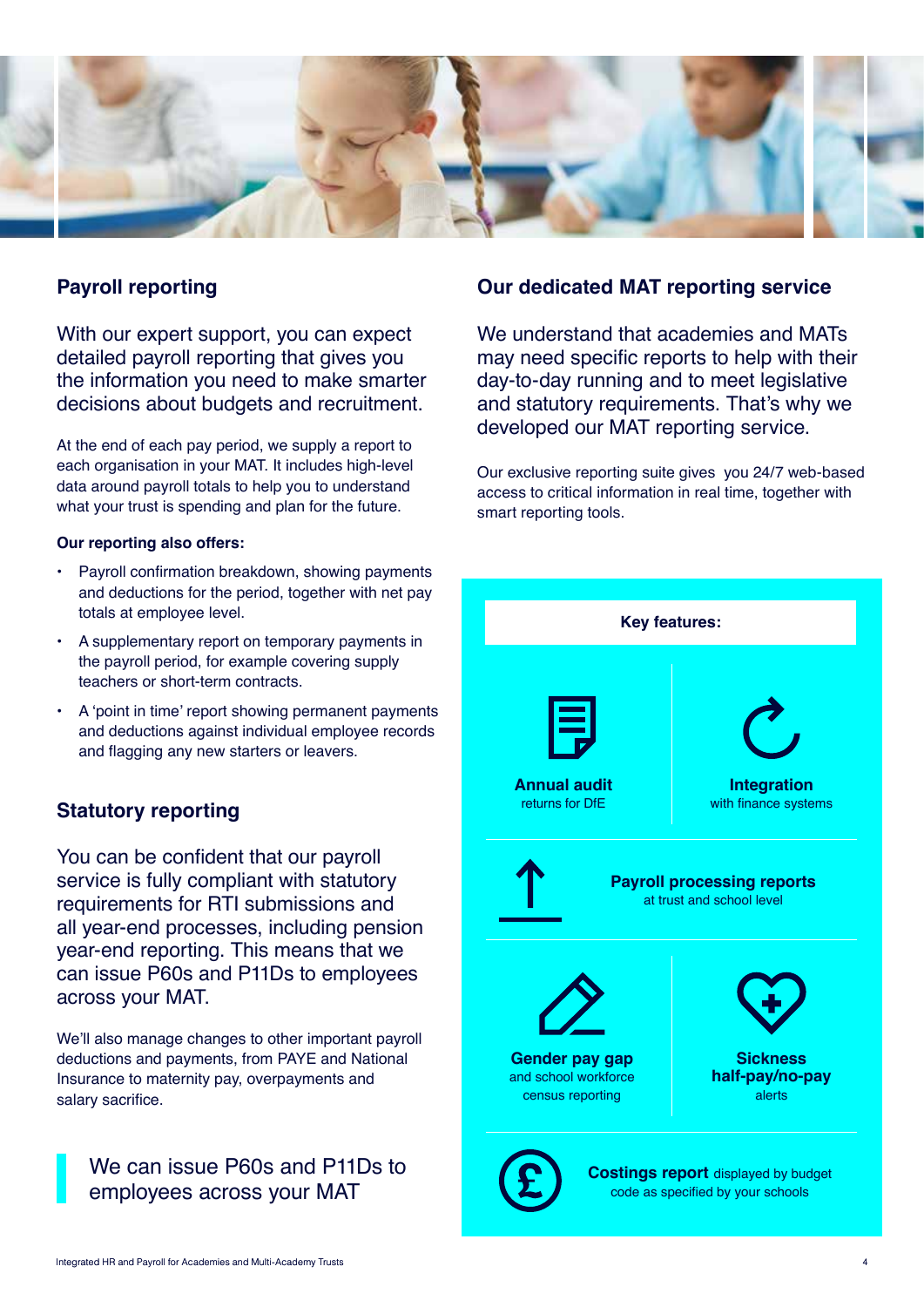

## **Pension administration**

Getting pension data right is never easy, with a huge number of formats and processes for different providers. That's why having expert support is essential.

Our pension administration tool uses sophisticated technology to extract pension information from your systems and transform it into the right format for your scheme. This can be done without the need for manual intervention, making the process more efficient and reliable.

We work closely with industry associations and pension schemes to ensure that we fully understand their requirements, so you can be confident that your pensions data is both accurate and compliant. We don't just work with teachers' and local government pension schemes - we also understand other schemes and provisions and can work with you to ensure we thoroughly understand your full requirements.

### **We can support all aspects of your pension administration, including:**



Auto-enrolment, with notification of starts, leavers, retirement and absence.



Notification of changes to members' personal details.



Monthly data collection and breakdown of contributions.



End of year certificate.



Response to queries.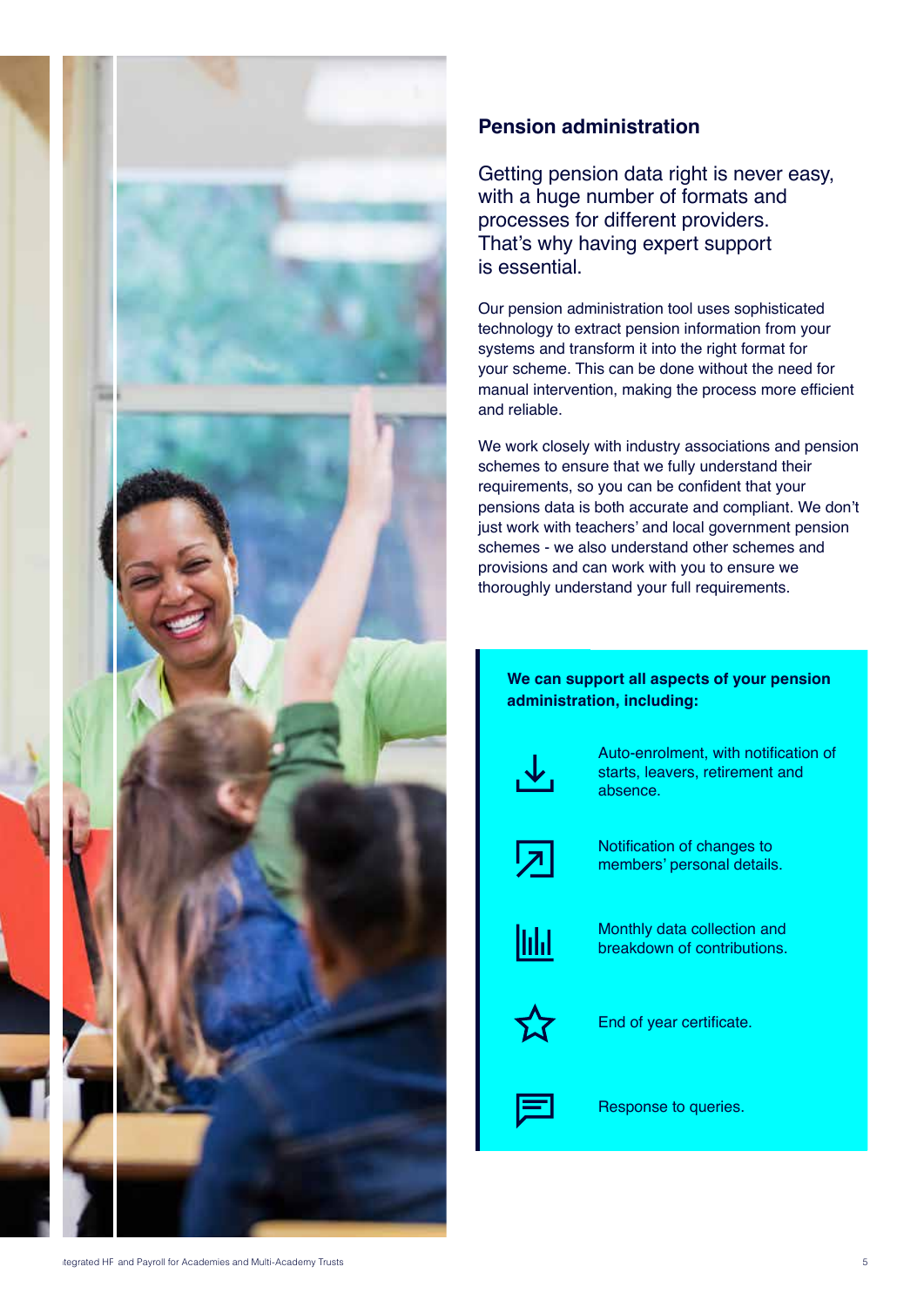## **HR Advisory**

We've helped more than 220 schools convert to academies and have worked with local authorities to manage conversions on their behalf.

Our deep experience means that we can help you to ensure that your academy complies with important HR legislation. And our consultants can advise you about keeping staff members informed about, engaged with and involved in the journey.

If your MAT is growing and expanding, we can support your team in delivering your vision and purpose in both the short- and the long-term. We often work with trusts to identify and implement more cost-effective ways of working, and realise the benefits of a larger organisation.

Our HR specialists can help your new or growing MAT to establish policies, procedures and contracts of employment. We'll also work with you to develop a strategic HR plan that aligns with your values and vision.

Our flexible pricing and purchasing options are designed to give you a cost effective, value for money HR advisory service.

#### **No matter which solution you buy, we'll give you access to:**

Our HR knowledge hub, that's packed with HR advice and information, fact sheets and template policies, health and well-being support and details of available training.



Subject matter expertise when you need it, including mediation, trained investigators, health and well-being advice and recruitment expertise.



Training opportunities delivered by experienced, accredited HR staff, including assessment centres for senior leadership roles.



Free termly newsletter and annual employment law update.

## **Our flexible purchasing options**

| <b>Service level</b> | <b>Service scope</b>                                                                                                                                                 |
|----------------------|----------------------------------------------------------------------------------------------------------------------------------------------------------------------|
| 1.                   | An annual licence to the Ask HR<br>portal and access to HR expertise.                                                                                                |
| 2.                   | Unlimited access to our HR<br>Advisory team for employee<br>relations enquiries and cases                                                                            |
| 3.                   | Unlimited access to our HR<br>Advisory team for employee<br>relations enquiries and cases,<br>plus an annual number of hours of<br>HR support at meetings / hearings |
| 4.                   | A bespoke HR consultancy service,<br>including project delivery and<br>dedicated HR support.                                                                         |

Our HR services are all designed to give you the visibility and data you need to deliver effective governance. Our team will work closely with your leaders so that you can realise the full potential of your HR resource.

## **How we help to deliver a better HR resource for you:**

- Trust-level **governance on employee relations cases**.
- Flexibility and choice on **what HR resource is needed**.
- Partnership working **with your in-house HR teams**.
- Access to HR **subject matter expertise**.
- Bespoke training opportunities designed to meet your MAT's needs.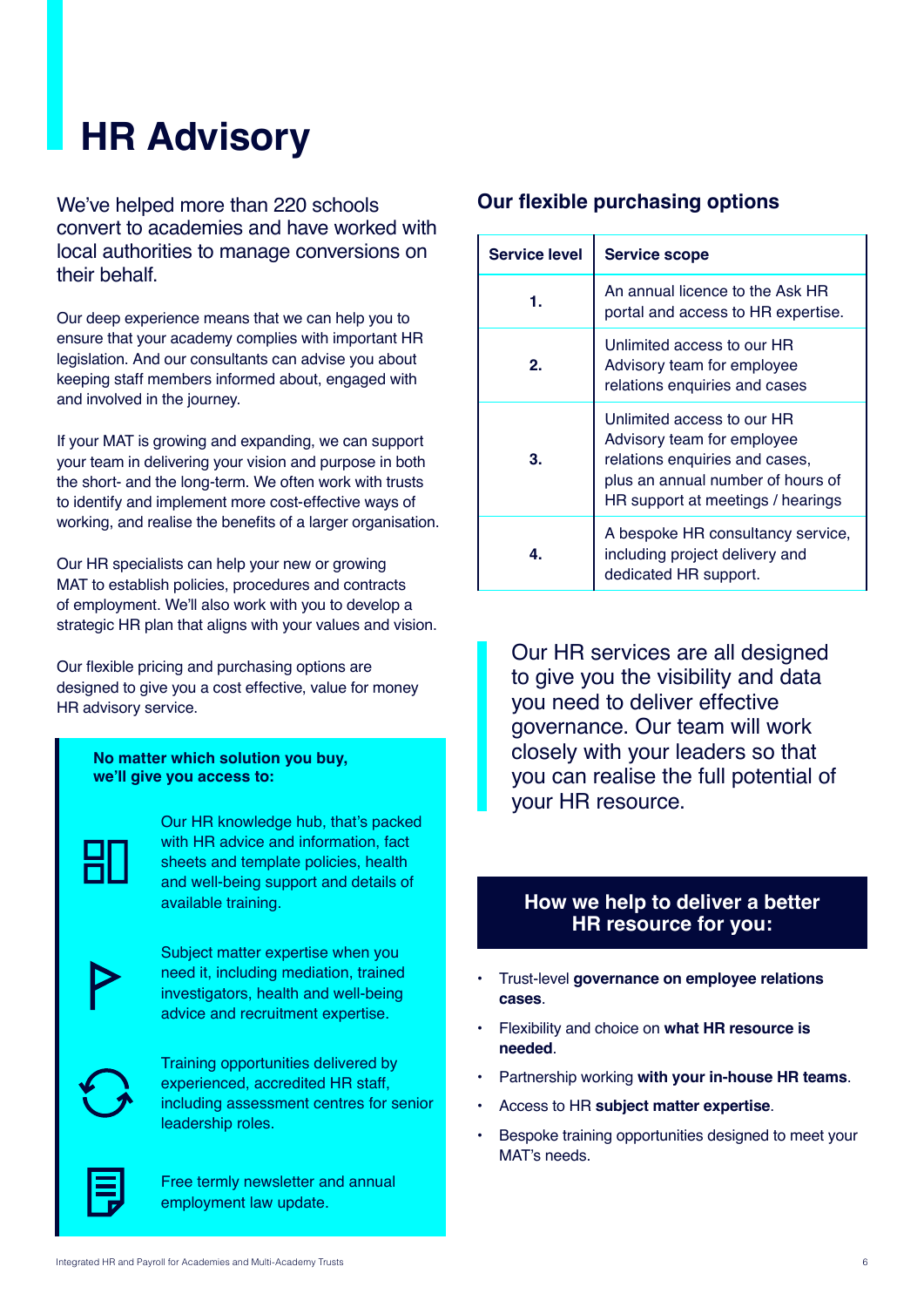## **How to access our services**

#### **Help desk**

Our help desk employees are friendly experts, with a dedicated contact assigned to your academy or MAT. This means that, no matter what your question is, you'll be able to speak to someone who is familiar with your situation. Our team are highly trained and will have knowledge of your specific employment terms, and where they may differ from the standard national position.

#### **Ask HR**

Our Ask HR portal is secure and easy to navigate. You can search for and download documents in our knowledge hub, from model policies to employment law articles, or send work instructions, queries and questions to the team.

#### **Exclusive features include:**

- Custom access rights based on job role and hierarchy
- Submit HR and payroll requests, and track their progress from submission to completion using a unique reference number
- Immediate production of contracts of employment and contract variations, on submission of our online form
- A dedicated account page for tracking all your enquiries and work requests
- Easy access to our knowledge hub for education related updates, fact sheets, policies and webinars.

Our help desk employees are friendly experts, with a dedicated contact assigned to your academy or MAT.

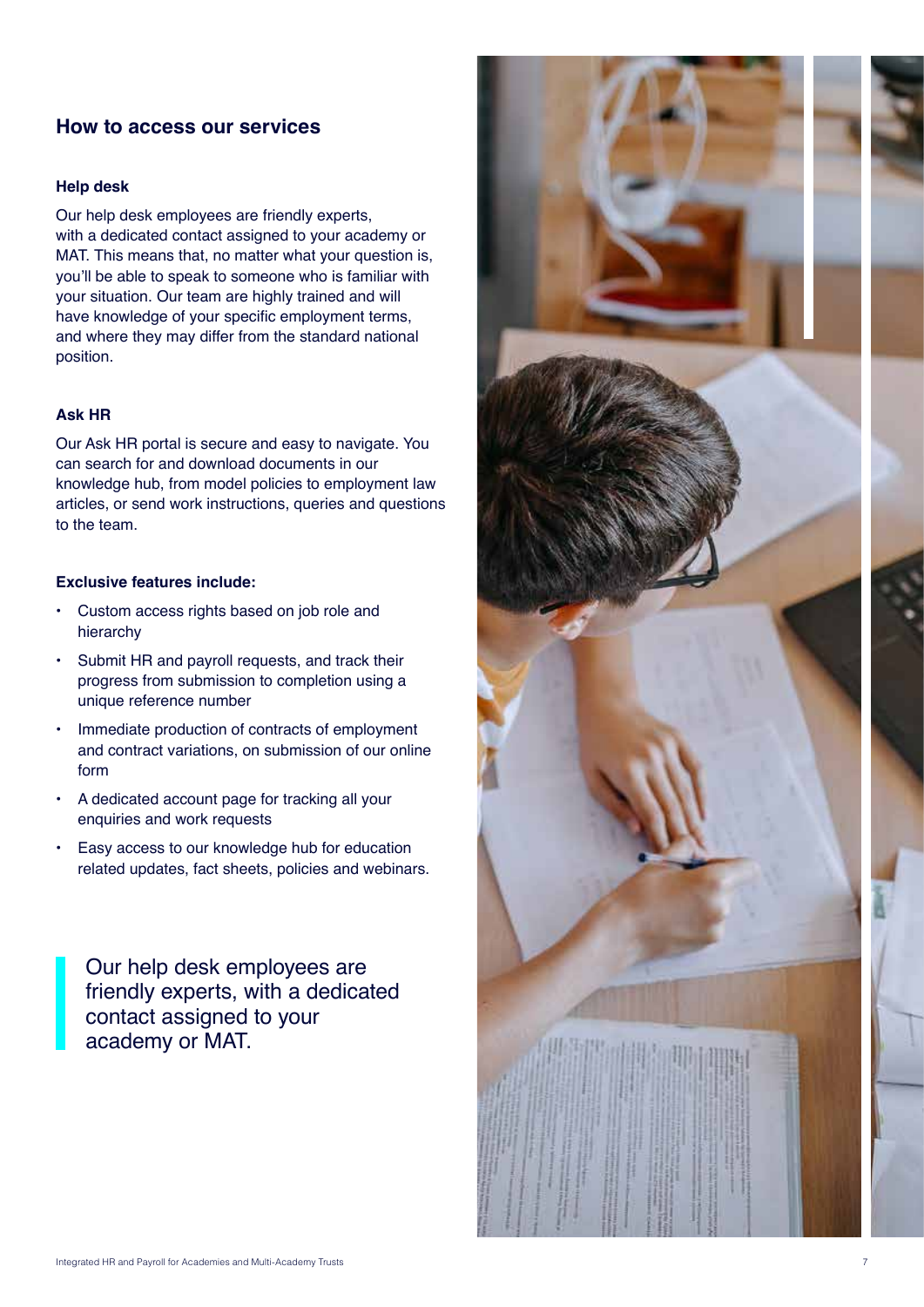

### **Moving to our service**

We know that moving HR and payroll systems is a huge undertaking, and it's important that the move goes smoothly. That's why we'll provide your MAT or academy with an experienced, dedicated transition team to support you every step of the way as you deliver a seamless switch-over.

Once you've made the move, we'll still be on hand to help you with unlimited support. We can guide your team virtually or face-to-face through a bespoke on-boarding plan and checklist. We'll work with you until we're both comfortable with the key tasks and can provide training on our systems and portals.

#### **Account management**

We know all the challenges that educational organisations face around HR and payroll. It's our aim to make sure that your whole team are comfortable and confident in all aspects of the service.

Our dedicated account management team are on hand to offer advice and support. Because they're part of the Capita HR and Payroll Services for Education team, you can be confident that they have a full understanding of your priorities. They will share regular updates with you, explaining new developments and future plans.

If you have any concerns, you'll be able to chat with a dedicated account manager, who will arrange regular catch-ups and conference calls to get to know you and address any problems quickly. They will also provide you with key performance indicator reports to make sure you're always informed about how the service is running.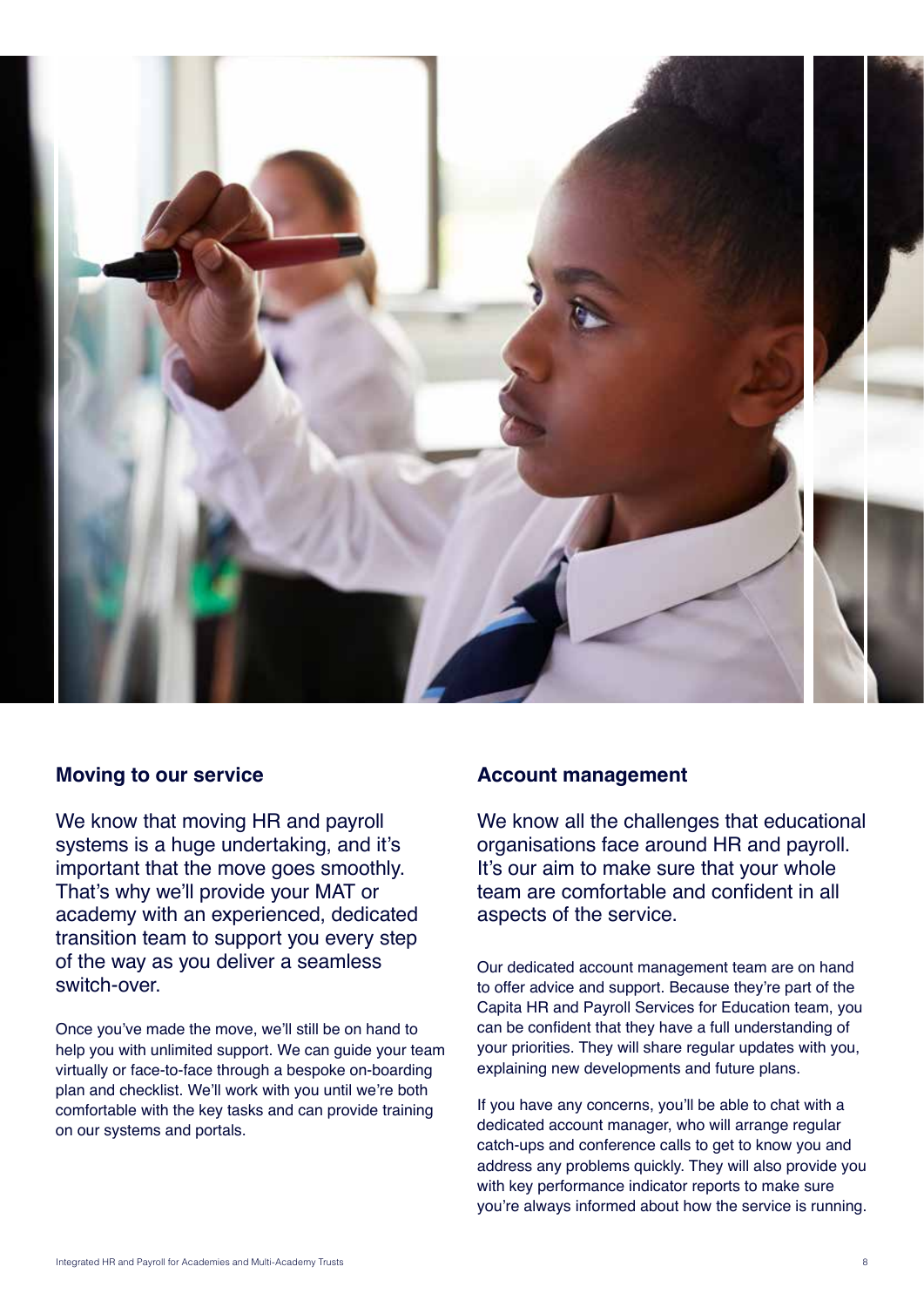## **Additional support services**

## **These services can be purchased in addition to our Payroll, HR and pensions administration providing you with expert support when you need it.**

| <b>Fast, accurate DBS</b><br>service so you can focus<br>on finding the right people                                                                        | Fast, accurate and efficient.<br>99% of applications processed in three days.<br>٠<br>Accuracy rate of 98%.<br>$\bullet$<br>Dashboard to view status of applications.<br>$\bullet$<br>Our DBS team manages more than 19,000 online applications each year.<br>$\bullet$                                                                                                                                                                                                       |
|-------------------------------------------------------------------------------------------------------------------------------------------------------------|-------------------------------------------------------------------------------------------------------------------------------------------------------------------------------------------------------------------------------------------------------------------------------------------------------------------------------------------------------------------------------------------------------------------------------------------------------------------------------|
| <b>Recruitment assessment</b><br>centres to help you to<br>appoint the right candidate<br>to senior leadership roles                                        | Planning recruitment timetable and placing advertisements.<br>$\bullet$<br>Providing a full administrative package for the recruitment process.<br>$\bullet$<br>Design and delivery of an assessment centre.<br>٠<br>Provision of competency-based interview questions.<br>$\bullet$<br>Expert advice throughout the process.<br>$\bullet$                                                                                                                                    |
| <b>Investigations</b> to provide<br>thorough, fair and timely<br>support for employee<br>grievances and misconduct                                          | Provide an experienced HR advisor to undertake an impartial investigation into<br>$\bullet$<br>employee relations issues.<br>A cost-effective way to access expert support as needed.<br>$\bullet$<br>Ensures best practice so that findings will stand up to scrutiny or legal challenge.<br>$\bullet$                                                                                                                                                                       |
| <b>Training and</b><br>development for<br>governors, headteachers<br>and senior leaders and<br>business managers within<br>the education sector             | We will work with you to identify training and development needs.<br>٠<br>Training can include briefing sessions, accredited training and skills/knowledge<br>٠<br>development.<br>Ensures consistent approach to development across MATs.<br>$\bullet$<br>Bespoke solutions with flexibility on delivery dates reduce the impact of training<br>٠<br>on schools.                                                                                                             |
| <b>Mediation</b> to resolve<br>conflicts or issues between<br>people                                                                                        | Offering mediation is now mandatory before any employment tribunal claim can<br>$\bullet$<br>progress to a formal hearing.<br>We supply a trained mediator to facilitate a discussion and help individuals to<br>$\bullet$<br>agree an appropriate solution.<br>Issues can be resolved more quickly, with a solution that is likely to be agreeable<br>to both parties.<br>Mediation can be an empowering process that improves engagement and<br>$\bullet$<br>communication. |
| <b>Mental Health First Aid</b><br>to teach people how to<br>spot the signs and<br>symptoms of mental ill<br>health and provide help on<br>a first aid basis | We offer Adult MHFA courses for those who manage staff or work in health and<br>$\bullet$<br>well-being roles.<br>Raises awareness of mental health and encourages staff to ask for help when<br>$\bullet$<br>needed.<br>Programme delivered by an instructor accredited by the Royal Society for Public<br>$\bullet$<br>Health.<br>Develops a culture of openness and support to improves staff engagement and<br>$\bullet$<br>retention.                                    |